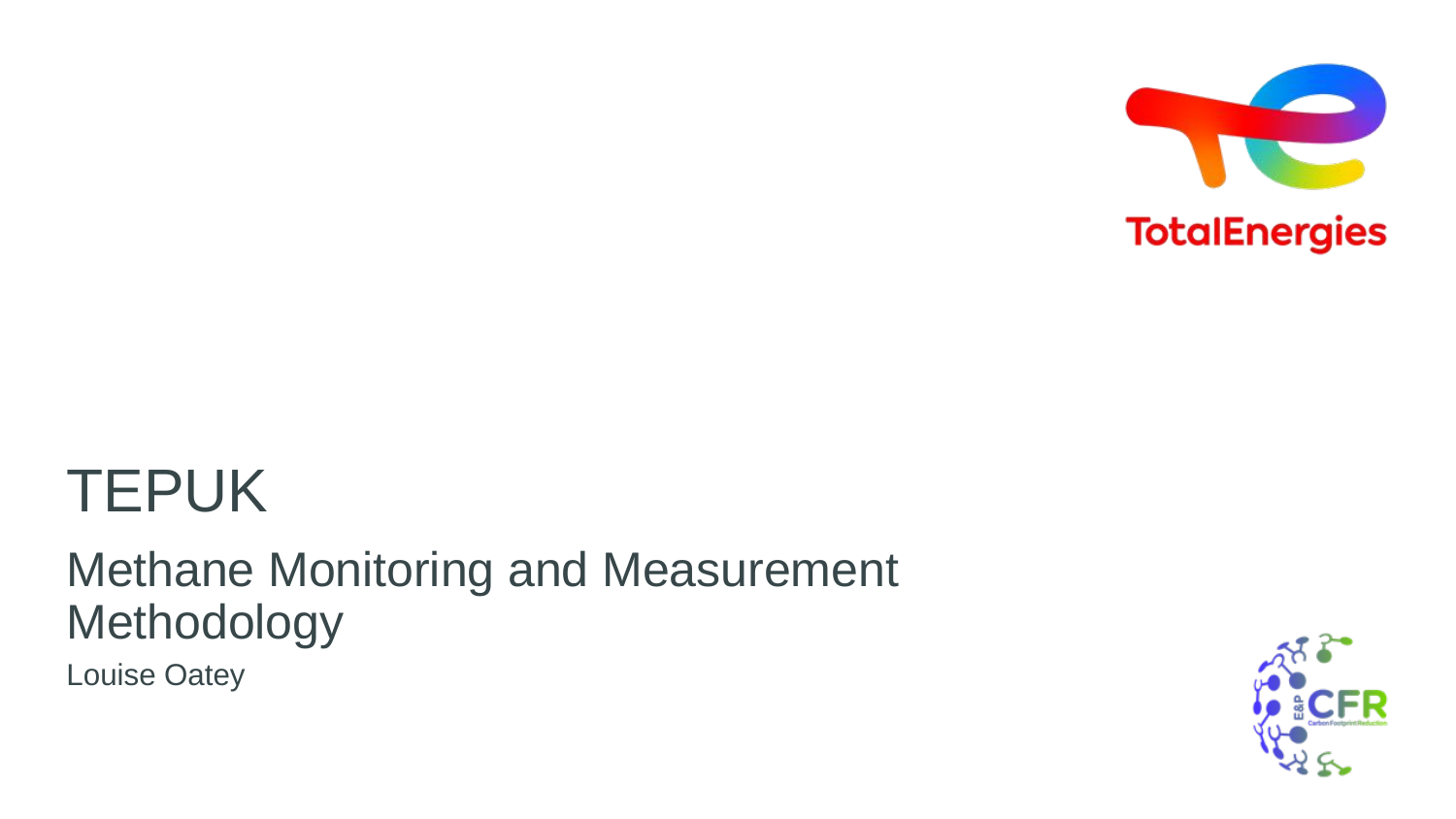## TotalEnergies Expectations









Reducing flaring & venting

#### **Measurement targets**

- TotalEnergies Group have committed to OGMP 2.0 Gold Standard reporting by end 2023
- UN led standard concerns improved reporting accuracy and transparency of anthropogenic methane emissions in the oil and gas sector.

### **Methane reduction targets**

- 20% reduction by 2025 based on 2020 baseline
- Campaign to reduce flaring and venting emissions
- Methane intensity below 0.2%

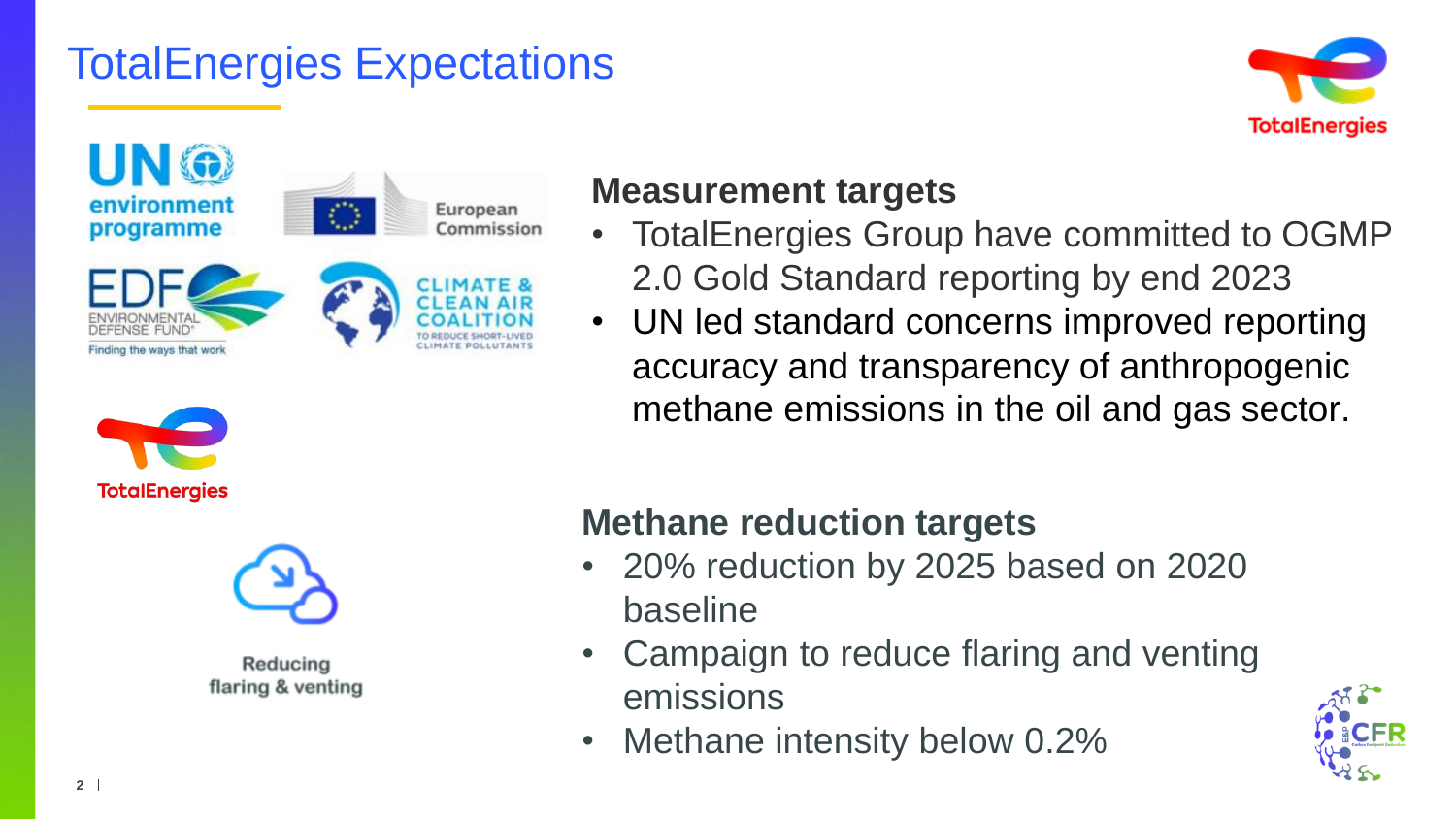Methane Strategic Project 2022



Leads: Louise Oatey & Kris Kydd

| <b>Methane</b><br><b>Strategic</b><br><b>Project</b> | Define & Validate All Sources                          |
|------------------------------------------------------|--------------------------------------------------------|
|                                                      | <b>Map All Sites Against Defined Sources</b>           |
|                                                      | Develop accurate measurement methodology               |
|                                                      | Begin to implement measurement methodology             |
| <b>LTP</b>                                           | Identification of methane reduction projects including |
|                                                      | routine venting exclusion                              |

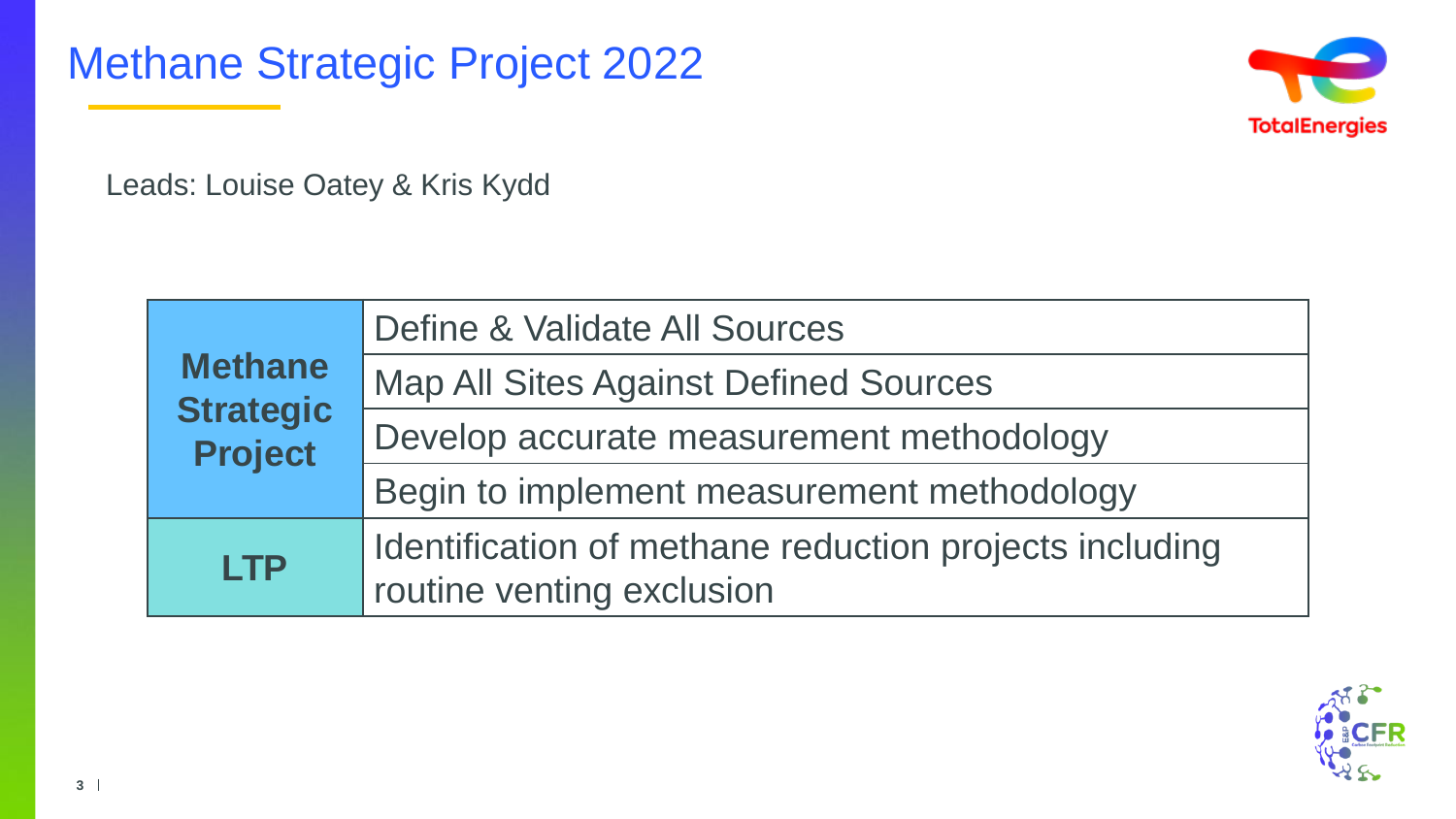### Measurement Methodology



- 1. Document Current Methodology
- 2. Ensure all methane sources captured
- 3. Gap analysis against OGMP 2.0 Gold Standard
- 4. Implement required improvements
	- E.g. compositions, flowrates, additional measurements



Monitoring & Measuring

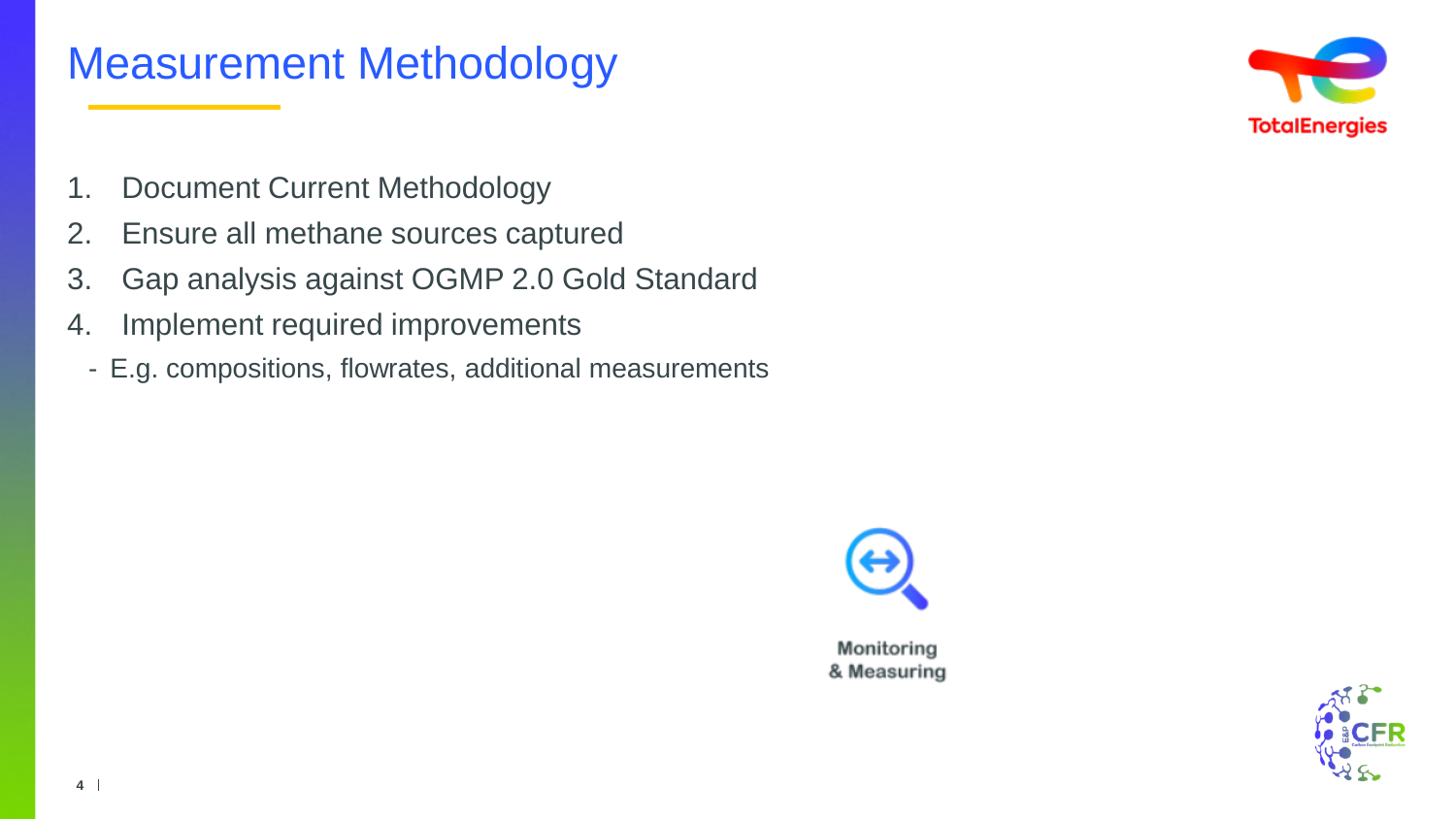## Methane measurement –Site Level AUSEA HQ Tech



Drone 9kg CO2 + CH4 sensor Drone-mounted diode laser spectrometers Whole site or specific areas

- 30min flights
- From platform or vessel
- Take off location to have visual line of sight to crane / exhausts

*Campaigns over 7 assets between July and Sept Not yet used in the UK but used in other affiliates*



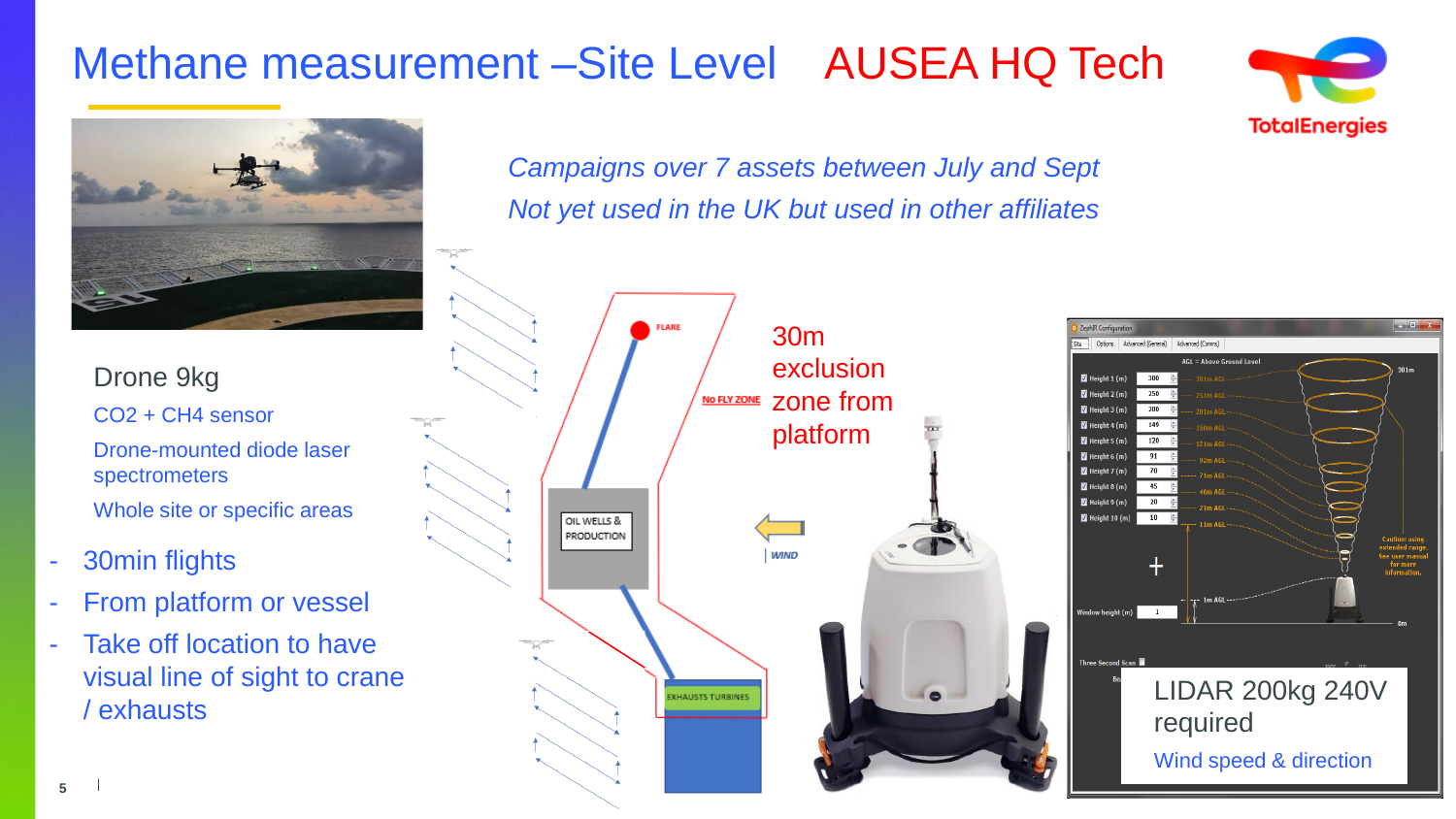

- 250km to Elgin 250m radius around platform
- *14 rotations - approx. 40min*